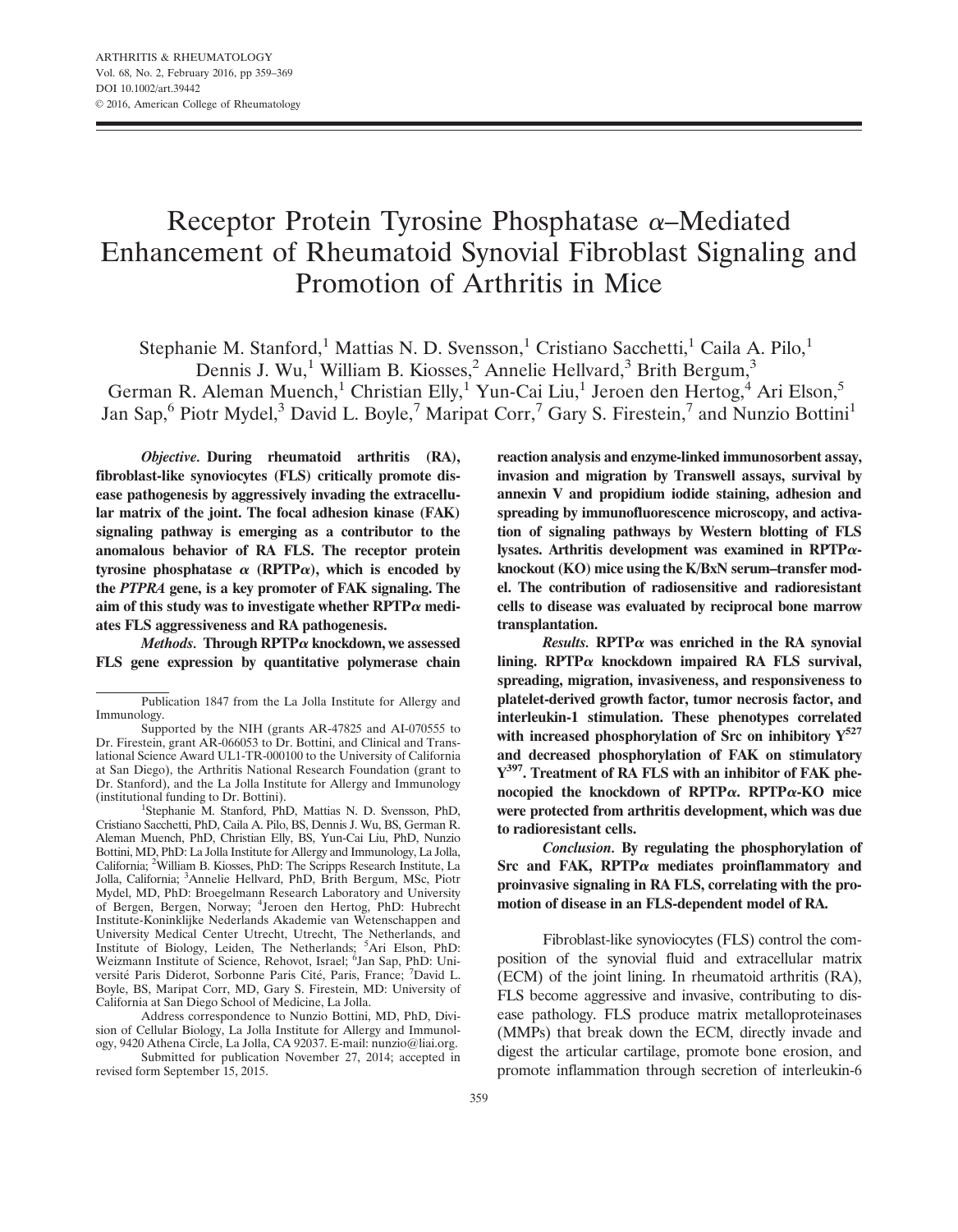(IL-6), chemokines, and other mediators of inflammation (1–4). FLS are highly sensitive to the inflammatory environment present in rheumatoid joints. Growth factors, especially platelet-derived growth factor (PDGF), stimulate FLS invasiveness. Inflammatory cytokines, in particular, tumor necrosis factor (TNF) and interleukin-1 $\beta$  (IL-1 $\beta$ ), enhance FLS aggressiveness, proinflammatory features, and MMP production (4). Targeting of molecules that control FLS invasiveness and inflammatory output is considered an option for development of new therapies for RA (4–6).

Many signaling pathways that control FLS behavior rely upon tyrosine phosphorylation of proteins (4), which results from the balanced action of protein tyrosine kinases (PTKs) and protein tyrosine phosphatases (PTPs). The focal adhesion kinase (FAK) pathway is emerging as an important mediator of the anomalous behavior of RA FLS. FAK is a ubiquitously expressed nonreceptor tyrosine kinase that acts as a critical mediator of cell motility and invasiveness (7) and promotes cell survival (8). FAK activation is dependent upon tyrosine-397  $(Y^{397})$  phosphorylation induced by integrin-mediated cell adhesion (7,8). This site can be either autophosphorylated by FAK or phosphorylated by Src family kinases (SFKs), which use phospho- $Y^{397}$  as a docking site by which to activate FAK through phosphorylation of other tyrosine residues. Increased phospho-FAK levels have been shown in synovial lining cells from RA tissue as compared to normal tissue (9), and a recent epigenomics study showed that the FAK pathway is a hotspot of epigenetic anomalies in RA FLS (10). These findings suggest that anomalous FAK activation may play a significant role in RA FLS aggressiveness.

We recently reported that the PTP SH2 domain– containing phosphatase 2 (SHP-2), which is overexpressed in RA FLS versus osteoarthritis FLS, mediates the aggressive RA FLS phenotype by promoting FAK activation, leading to enhanced FLS survival, invasiveness, and responsiveness to PDGF and TNF stimulation (11). We noted that receptor  $PTP\alpha$  (RPTP $\alpha$ ), another PTP that regulates FAK activity in fibroblast and solid cancer cell lines (12–14), was also highly expressed in RA FLS (11).

 $RPTP\alpha$ , which is encoded by the *PTPRA* gene, is ubiquitously expressed (15,16). It is a critical positive regulator of signaling through dephosphorylation of the SFK C-terminal inhibitory tyrosine residue  $(Y^{527})$  in Src) (13,14,16–18). Dephosphorylation of Src- $Y^{527}$  enhances Src activation, leading to tyrosine phosphorylation of  $FAK-Y<sup>397</sup>$  and other substrates. Embryonic fibroblasts from  $RPTP\alpha$ -knockout (KO) mice showed increased Src-Y<sup>527</sup> phosphorylation, reduced SFK activity, reduced FAK-Y<sup>397</sup> phosphorylation, and reduced Src/FAK association (12,14,19). RPTP $\alpha$ -KO mice were recently reported to be protected from experimentally induced lung fibrosis, a phenotype mediated by reduced profibrotic transforming growth factor  $\beta$  (TGF $\beta$ ) signaling in lung fibroblasts from  $RPTP\alpha$ -KO mice (20). These findings, together with the role of RPTP $\alpha$  in Src and FAK regulation as well as the hypothesized role of the FAK pathway in the pathogenic behavior of RA FLS, led us to investigate a potential role of  $RPTP\alpha$  in RA FLS pathophysiology.

We demonstrate herein that  $RPTP\alpha$  regulates the phosphorylation of Src and FAK in RA FLS and promotes RA FLS aggressiveness by mediating signaling in response to TNF, IL-1 $\beta$ , and PDGF. We also report that RPTP $\alpha$ -KO mice are protected from arthritis in an FLSdependent model of disease, which supports a model whereby promotion of the FAK pathway by  $\text{RPTP}\alpha$  in FLS contributes to the pathogenesis of RA.

## MATERIALS AND METHODS

Antibodies and other reagents. The rabbit anti-RPTP $\alpha$ antibody has been described previously (14). Other primary antibodies were purchased from Cell Signaling Technology and secondary antibodies from GE Healthcare Life Sciences. TNF $\alpha$ , IL-1 $\beta$ , and PDGF-BB were purchased from eBioscience. The FAK inhibitor PF573228 was purchased from EMD Millipore. The Akt inhibitor MK2206 was purchased from SelleckChem. Except where indicated otherwise, the other reagents were purchased from Sigma-Aldrich.

Immunohistochemical (IHC) analysis of synovial tissue. The anti-RPTP $\alpha$  antibody was optimized for IHC analysis using sections of arthritic ankles from wild-type (WT) and RPTP $\alpha$ -KO mice (data not shown). Paraffin-embedded sections of human RA synovial tissue were obtained from the Clinical and Translational Research Institute (CTRI) Biorepository at the University of California, San Diego (UCSD). Slides were deparaffinized, rehydrated, pretreated for 10 minutes with boiling citrate antigenretrieval buffer (1.9 mM citric acid, 10 mM Tris–sodium citrate, pH 6.0), and treated for 10 minutes with  $3\%$  H<sub>2</sub>O<sub>2</sub>. Slides were blocked with 5% goat serum for 1 hour at room temperature and then incubated overnight at  $4^{\circ}$ C with rabbit anti-RPTP $\alpha$  antibody or control rabbit IgG (1:100 dilution in 5% bovine serum albumin [BSA]). Slides were washed and incubated for 30 minutes with SignalStain Boost IHC detection reagent (horseradish peroxidase–labeled, rabbit; Cell Signaling Technologies), then incubated for 5 minutes with 3,3'-diaminobenzidine substrate (Sigma-Aldrich), and counterstained with hematoxylin. Slide images were obtained using a Nikon Eclipse 80i microscope.

Preparation of FLS. FLS were obtained from the CTRI Biorepository at UCSD. Each line was previously derived from discarded synovial tissue from different RA patients undergoing synovectomy, as previously described (21). The diagnosis of RA conformed to the American College of Rheumatology 1987 revised criteria (22). FLS were cultured in Dulbecco's modified Eagle's medium (DMEM; Mediatech) with 10% fetal bovine serum (FBS; Omega Scientific), 2 mM L-glutamine, 50  $\mu$ g/ml gentamicin, 100 units/ml penicillin, and 100  $\mu$ g/ml streptomycin (Life Technologies) at  $37^{\circ}$ C in a humidified atmosphere containing 5% CO2. For all experiments, FLS were used between pas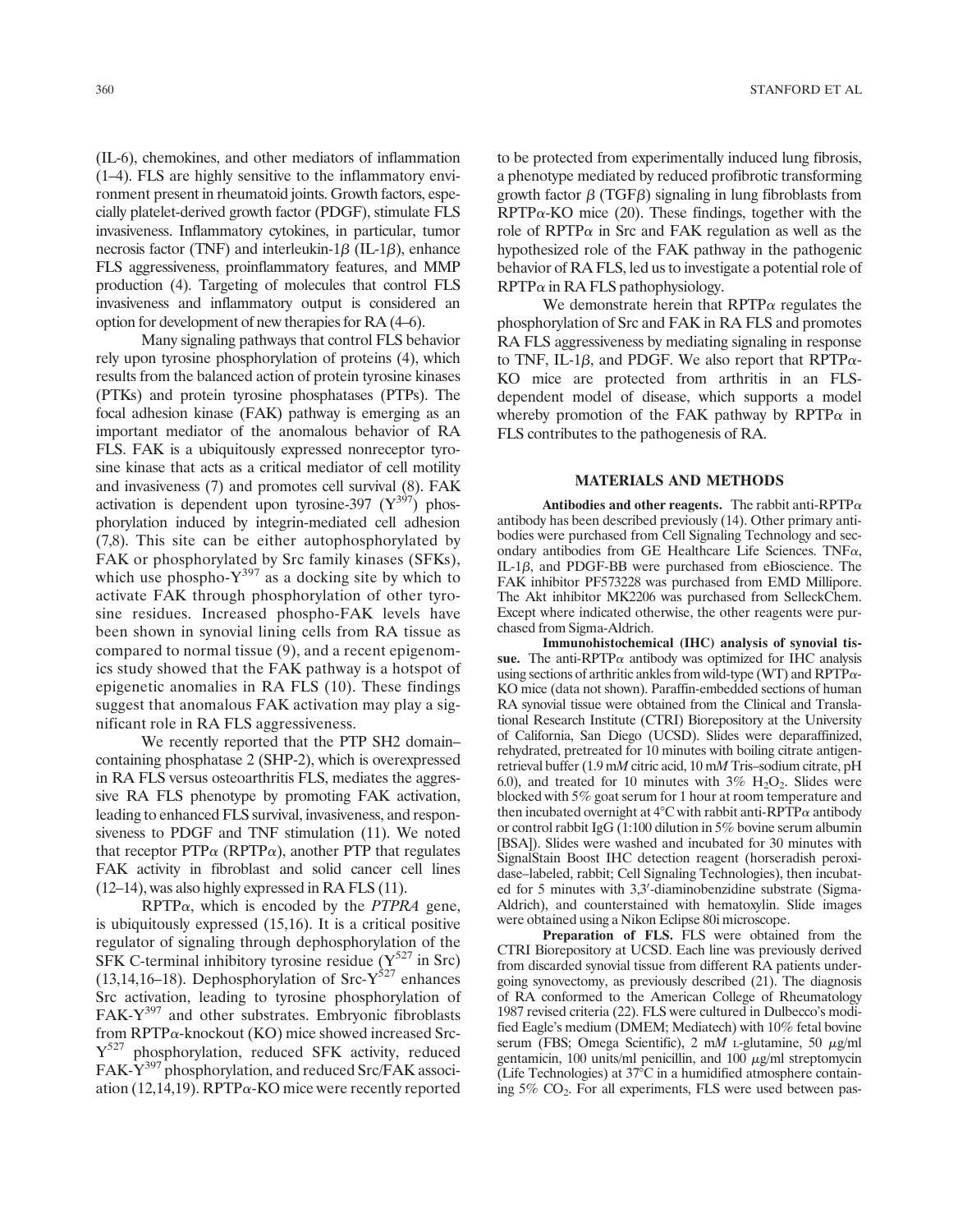sages 4 and 10, and the cells were synchronized in 0.1% FBS (serum-starvation medium) for 48 hours prior to analysis or functional assays.

Quantitative polymerase chain reaction (qPCR). RNA was extracted using RNeasy kits (Qiagen) or TRIzol reagent (Life Technologies). For lysis of FLS, adherent cells were first washed in phosphate buffered saline (PBS) and then lysed in the culture plate. Complementary DNA was synthesized using SuperScript III First-Strand Synthesis SuperMix (Life Technologies). Then, qPCR was performed using a Roche LightCycler 480 analyzer, with primer assays from SABiosciences/Qiagen. Reactions were measured in triplicate, and data were normalized to the expression levels of the housekeeping gene GAPDH or RNA polymerase II (23).

FLS treatment with cell-permeable antisense oligonucleotide (PMO). FLS were treated for 7 days with  $2.5 \mu M$  PMO (Gene Tools). PMO was replaced in fresh culture medium after 3 days and in serum-starvation medium after 5 days.

Enzyme-linked immunosorbent assays (ELISAs). Levels of secreted human IL-6 and CXCL10 were measured using ELISAs obtained from BioLegend.

Transwell invasion and migration assays. In vitro invasion assays were performed in Transwell systems as previously described (24,25). Following treatment with PMO, equal numbers of live RA FLS were resuspended in assay medium (DMEM with 0.5% BSA) and allowed to invade through BD BioCoat GFR Matrigel chambers in response to treatment with 50 ng/ml of PDGF-BB for 48 hours. Cells were prestained with 2  $\mu$ M CellTracker Green or were stained postinvasion with 2  $\mu$ M Hoechst 33242 (Life Technologies) for 30 minutes at room temperature. Fluorescence of invading cells on each membrane was visualized using a Nikon Eclipse 80i microscope. Images were acquired from 4 nonoverlapping fields per membrane, and the numbers of invading cells in each field were counted using ImageJ software (National Institutes of Health). Each experiment included 3–4 membranes per sample.

Transwell migration assays were similarly performed. Following treatment with PMO, equal numbers of live RA FLS were allowed to migrate through uncoated Transwell chambers in response to treatment with 5% FBS for 24 hours. Each experiment included 3–4 membranes per sample.

Survival and apoptosis assay. Following treatment with PMO, RA FLS were washed and incubated for an additional 24 hours in serum-starvation medium. Adherent and nonadherent cells were collected and stained with Alexa Fluor 647–conjugated annexin V and propidium iodide (PI) according to the manufacturer's instructions (BioLegend). Cell fluorescence was assessed by fluorescence-activated cell sorting (FACS) using a BD LSRII FACS (BD Biosciences), and counts and percentages of live (annexin V–/PI–), early apoptotic (annexin V+/PI–), or late apoptotic/necrotic (annexin  $V+$ /  $PI+$ ) cells were obtained. The data were analyzed for statistical significance using the chi-square test for independence.

Spreading and adhesion assay. Following treatment with PMO, equal numbers of live RA FLS were resuspended in FLS medium containing 5% FBS and allowed to adhere to coverslips that had been coated with 20  $\mu$ g/ml of fibronectin at 37°C for 15, 30, or 60 minutes. Cells were then fixed in 4% paraformaldehyde for 5 minutes, permeabilized in 0.2% Triton X-100 for 2 minutes, and stained with 5 units/ml of Alexa Fluor 568–conjugated phalloidin and  $2 \mu g/ml$  of Hoechst 33242 for 20 minutes (Life Technologies). Samples were imaged with an Olympus

FV10i confocal laser scanning microscope. Using FV10i acquisition software, each coverslip was separated into four 9-panel mega-images. Each panel (1,024  $\times$  1,024) was acquired with a  $10\times$  objective, and then, the panels were stitched together (10%) overlap) using Olympus FluoView 1000 imaging software. The total cell number and cell area for each panel were calculated using Image Pro Analyzer software (Media Cybernetics).

Cell lysis for Western blotting. Adherent cells were washed in PBS and then lysed in the culture plate in radioimmunoprecipitation assay buffer (25 mM Tris HCl, pH 7.6, 150 mM NaCl, 1% Nonidet P40, 1% sodium deoxycholate, 0.1% sodium dodecyl sulfate) containing 1 mM phenylmethylsulfonyl fluoride, 10  $\mu$ g/ml of aprotinin, 10  $\mu$ g/ml of leupeptin, 10  $\mu$ g/ml of soybean trypsin inhibitor, 10 mM sodium orthovanadate, 5 mM sodium fluoride, and 2 mM sodium pyrophosphate. The protein concentration in the cell lysates was determined using a Pierce bicinchoninic acid protein assay kit (Thermo Scientific).

Mice. Animal experiments were conducted in accordance with the protocol approved by the Institutional Animal Care and Use Committee of the La Jolla Institute for Allergy and Immunology (no. AP140-NB4). RPTP $\alpha$ -KO mice were generated as previously described (26). C57BL/6 KRN mice were provided by Dr. Christophe Benoist (Harvard Medical School, Boston, MA) and were crossed with NOD mice (The Jackson Laboratory) to obtain arthritic offspring (K/BxN mice) whose serum was pooled for use in the K/BxN passive serum-transfer arthritis model (27). Congenic CD45.1 C57BL/6 mice were purchased from Taconic Biosciences.

K/BxN passive serum-transfer arthritis model. Arthritis was induced in 8-week-old male and female mice by intraperitoneal injection of 200  $\mu$ l of pooled serum from K/BxN mice. Every 2 days, ankle thickness was measured using digital calipers (27).

Reciprocal bone marrow transplantation. Male recipient mice were lethally irradiated with 2 doses of 550 rads and administered bone marrow from male donor mice. WT congenic CD45.1 mice were administered bone marrow cells from WT or  $RPTP\alpha$ -KO CD45.2 mice, and WT and  $RPTP\alpha$ -KO mice were administered bone marrow cells from WT congenic CD45.1 mice. At 10–11 weeks postirradiation, K/BxN pooled serum was administered to induce arthritis. The percentage of engrafted cells in WT recipients reconstituted with KO bone marrow and in KO recipients reconstituted with WT bone marrow was  $>90\%$ .

Assessment of inflammation with an intravital probe. The Xenolight Rediject Inflammation Probe (PerkinElmer) is an intravital luminescent dye that penetrates phagocytic cells and enables visualization of joint infiltration. Seven days after arthritis induction, the probe was administered to mice by intraperitoneal injection according to the manufacturer's instructions. Joint inflammation was quantified using a Xenogen IVIS Spectrum in vivo imaging system (PerkinElmer).

Histologic analysis of arthritic joints. Hind paws were fixed in 10% neutral buffered formalin, decalcified, and embedded in paraffin. Sections were prepared from the tissue blocks and stained with hematoxylin and eosin and Safranin O–fast green–hematoxylin (HistoTox). Histopathologic scoring was performed as previously described (28). For bone erosion, joints were scored on a scale of 0–4, where  $0 =$  normal, 1 = minimal (small areas of erosion, not readily apparent at low magnification),  $2 = \text{mild}$  (more numerous areas of erosion, not readily apparent at low magnification, in trabecular or cortical bone),  $3 =$  moderate (obvious erosion of trabecular and cortical bone, without full-thickness cortex defects; loss of some trabeculae;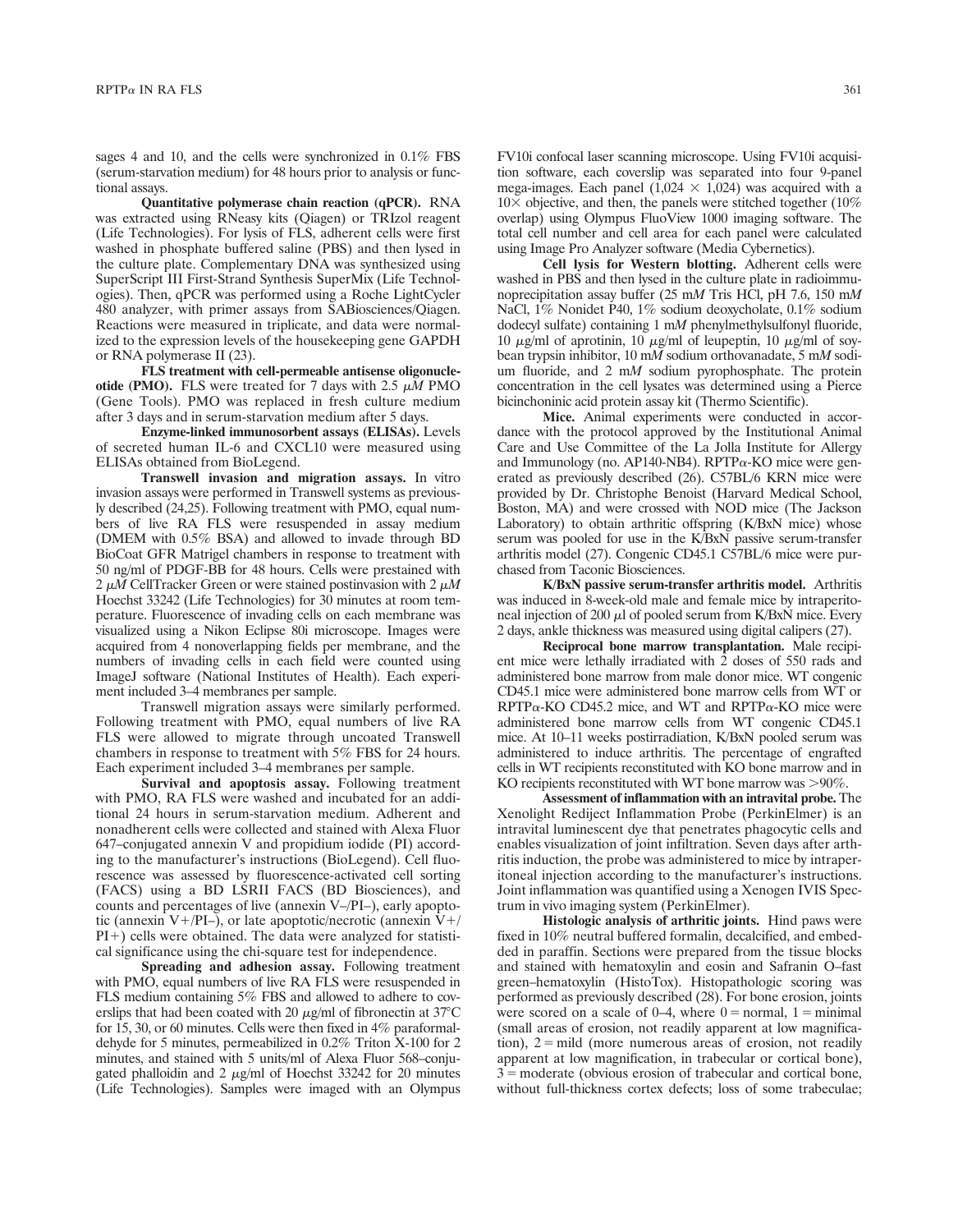

Figure 1. Receptor protein tyrosine phosphatase  $\alpha$  (RPTP $\alpha$ ) enrichment in the rheumatoid arthritis (RA) synovial lining and its promotion of tumor necrosis factor (TNF) and interleukin-1 $\beta$  (IL-1 $\beta$ ) signaling in RA fibroblast-like synoviocytes (FLS). A, Immunohistochemical (IHC) analysis of RA synovial sections using anti-RPTP $\alpha$  or control IgG antibodies. B, Relative (Rel.) expression (Expn.) of mRNA for PTPRA, as determined by quantitative polymerase chain reaction (qPCR). RA FLS (n = 4) were treated for 7 days with 2.5  $\mu$ M control nontargeting cellpermeable antisense oligonucleotide (PMO) or PTPRA PMO. Values are the median and interquartile range (IQR).  $* = P < 0.05$  by Mann-Whitney test. C, RPTP $\alpha$  protein levels, as measured by Western blotting. D, Expression of mRNA for CXCL10, IL6, MMP3, and MMP13, as determined by qPCR, as well as protein levels of CXCL10 and IL-6, as determined by enzyme-linked immunosorbent assay. Following treatment with PMO, RA FLS ( $n = 4$ ) were left unstimulated (Unst.) or were stimulated for 24 hours with 50 ng/ml of TNF or with 2 ng/ml of IL-1 $\beta$ . Values are the median and IQR.  $* = P < 0.05$  versus control PMO–treated cells, by Mann-Whitney test.

lesions apparent at low magnification), and  $4 =$  marked (fullthickness defects in the cortical bone and marked trabecular bone loss). Cartilage depletion was identified by diminished Safranin O staining of the matrix; staining was scored on a scale of 0–4, where  $0 = no$  cartilage destruction (full Safranin O staining),  $1 =$ localized cartilage erosions,  $2 =$ more extended cartilage erosions,  $3$  = severe cartilage erosions, and  $4$  = depletion of the entire cartilage. Histologic analyses were performed in a blinded manner by 2 independent operators.

Joint extravasation assay. Mice were injected retroorbitally with AngioSense 680 probe according to the manufacturer's instructions (PerkinElmer), and after 5 minutes, they were injected intraperitoneally with arthritogenic K/BxN sera. After 1 hour, joint fluorescence was quantified using a Xenogen IVIS Spectrum imaging system.

Statistical analysis. The two-way analysis of variance, Mann-Whitney U test, Wilcoxon's matched pairs signed rank test, and chi-square test for independence were performed using GraphPad Prism software. P values less than 0.05 were considered significant.

## RESULTS

 $RPTP\alpha$  expression in fibroblasts from RA synovium. We first explored a possible role for  $RPTP\alpha$  in RA FLS. We previously reported high levels of expression of the PTPRA gene in cultured RA FLS (11). In the present study, IHC analysis of human RA synovial sections revealed prominent  $RPTP\alpha$  expression in the synovial intimal lining (Figure 1A). We examined whether PTPRA expression in RA FLS is affected by cell stimulation with inflammatory cytokines and found that stimulation of RA FLS with TNF and IL-1 $\beta$  had no effect on *PTPRA* expression (data not shown).

Promotion of the responsiveness of FLS to inflammatory cytokine stimulation by RPTP $\alpha$ . We next tested the effect of RPTP $\alpha$  deficiency on the response of RA FLS to TNF and IL-1 $\beta$  stimulation. We subjected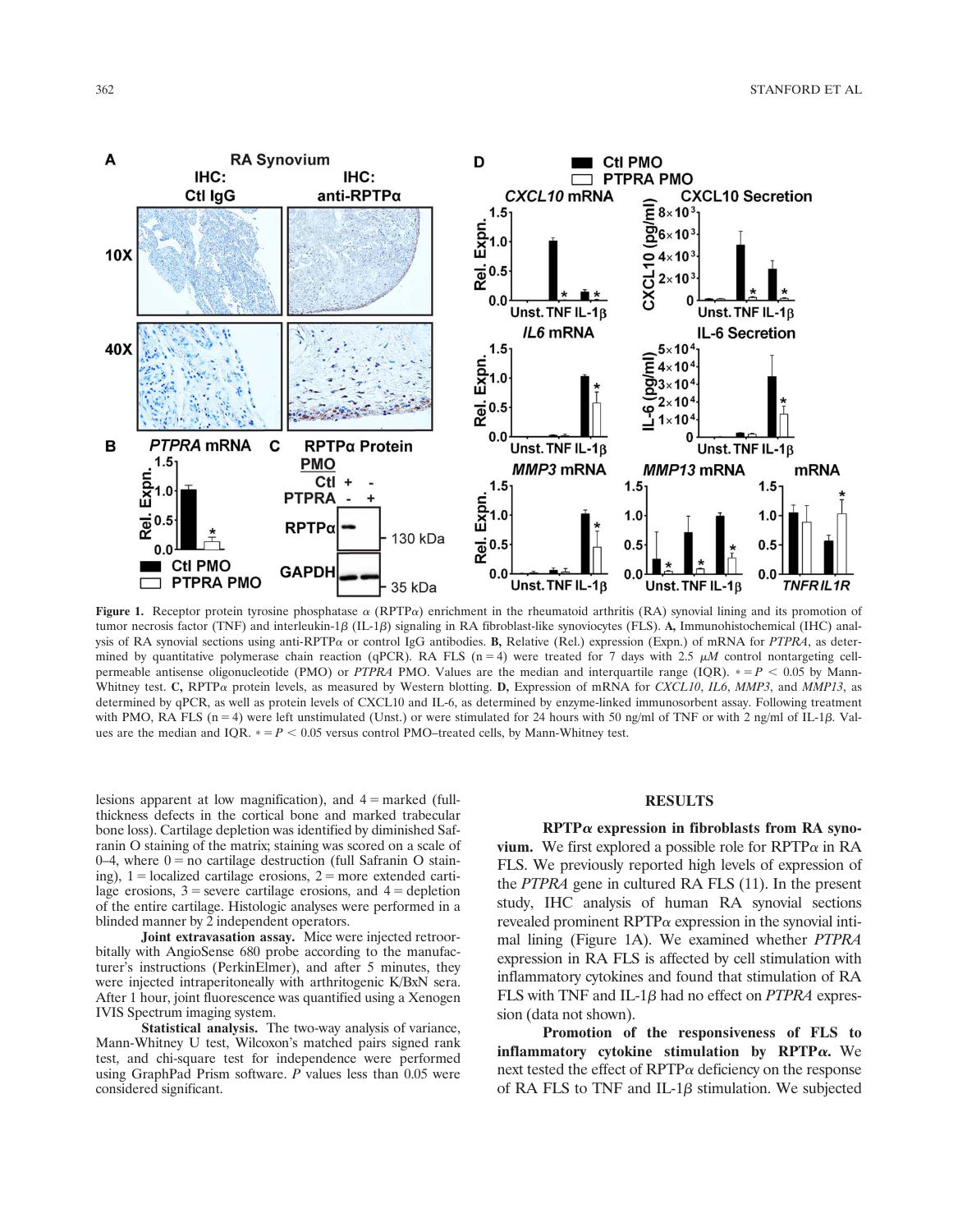

Figure 2. Promotion of RA FLS invasiveness by RPTP $\alpha$ . Cells were treated for 7 days with PTPRA or control PMO prior to analysis. A, Invasion of RA FLS  $(n = 4)$  through Matrigel-coated Transwell chambers for 48 hours in response to 50 ng/ml of platelet-derived growth factor type BB (PDGF-BB). **B**, Migration of RA FLS ( $n = 4$ ) through uncoated Transwell chambers for 24 hours in response to 5% fetal bovine serum (FBS). Values in A and B are the median and IQR percentage of the maximum number of cells per field.  $* = P < 0.05$  by Mann-Whitney test. C, Fluorescence analysis of RA FLS stimulated for 24 hours with 50 ng/ml of PDGF and then stained with annexin V and propidium iodide (PI), as determined by fluorescence-activated cell sorting, with gating to detect early apoptotic (annexin  $V+$ /PI–) and necrotic/late apoptotic (annexin  $V+ / PI+$ ) cells. Results are representative of 4 independent experiments.  $\chi^2(2df) = 2,294$ ,  $P < 0.0001$  for PTPRA PMO versus control PMO. D, Adhesion and spreading of RA FLS ( $n = 4$ ). Cells were plated on fibronectin (FN)–coated coverslips in the presence of 5% FBS and the number of cells per field and the total cell area were determined after the indicated times. Values are the median and IQR.  $* = P < 0.05$  by Wilcoxon's matched pairs signed rank test. See Figure 1 for other definitions.

RA FLS to RPTP $\alpha$  knockdown with cell-permeable antisense oligonucleotide (Figures 1B and C). Treatment with PTPRA PMO significantly reduced RA FLS production of CXCL10 and MMP13 in response to TNF and significantly

reduced RA FLS production of *IL6*, *CXCL10*, *MMP3*, and  $MMP13$  in response to IL-1 $\beta$  (Figure 1D). We assessed whether these effects were due to down-regulation of TNF receptor (*TNFRSF1A*) or IL-1 $\beta$  receptor (*IL1R*) expression. We found no effect on the expression of TNFRSF1A; however, PTPRA PMO increased the expression of IL1R (Figure 1D). The effect on  $CXCL10$  and  $IL6$  was further confirmed by treatment of RA FLS with a second PTPRAtargeted PMO of a different sequence (data not shown). Taken together, these data suggest that  $RPTP\alpha$  promotes the production of proinflammatory and proinvasive mediators by RA FLS in response to inflammatory cytokines. While a role for RPTP $\alpha$  in the regulation of IL-1 $\beta$  signaling has been previously reported (29–31), this is, to the best of our knowledge, the first report of a role of  $RPTP\alpha$  in TNF signaling.

Promotion of RA FLS invasiveness by **RPTP** $\alpha$ **.** We next examined whether RPTP $\alpha$  affects the invasiveness of RA FLS. RA FLS invasiveness ex vivo has been shown to correlate with radiographic damage during RA progression (25). We subjected PMO-treated RA FLS to Transwell invasion assays through Matrigel in response to PDGF, a highly expressed promoter of FLS invasiveness in the RA synovium (4). RA FLS treated with PTPRA PMO, as compared to control nontargeting PMO–treated cells, were significantly less invasive in response to PDGF, with a median percentage of maximum cells per field of 54.4% (interquartile range [IQR] 40.3–77.5) after treatment with control PMO and 23.8% (IQR 13.7–40.0) after treatment with PTPRA PMO ( $P < 0.05$ ) (Figure 2A).

We next assessed whether the effect of PTPRA PMO on RA FLS invasiveness was due to impaired cell motility. PTPRA PMO–treated cells showed significantly reduced migration in a Transwell assay in response to 5% FBS, with a median percentage of maximum cells per field of 49.4% (IQR 29.8–64.9) after treatment with control PMO and  $16.1\%$  (IQR 11.4–24.5 after treatment with PTPRA PMO) (Figure 2B). We hypothesized that this could be due to increased cell death or to reduced cytoskeletal reorganization following  $RPTP\alpha$  knockdown. We therefore examined the effect of PTPRA PMO on cell apoptosis and necrosis and on cell spreading. RA FLS treated with PTPRA PMO showed significantly increased apoptosis as compared to control PMO–treated cells in serumstarvation medium (data not shown) or in the presence of PDGF (Figure 2C). We also found that live PTPRA PMO–treated cells were less adherent to, and displayed impaired spreading on, fibronectin-coated coverslips (Figure 2D). Taken together, these data strongly support a role of RPTP $\alpha$  in promoting RA FLS survival and growth factor–dependent cytoskeletal reorganization, migration, and invasiveness.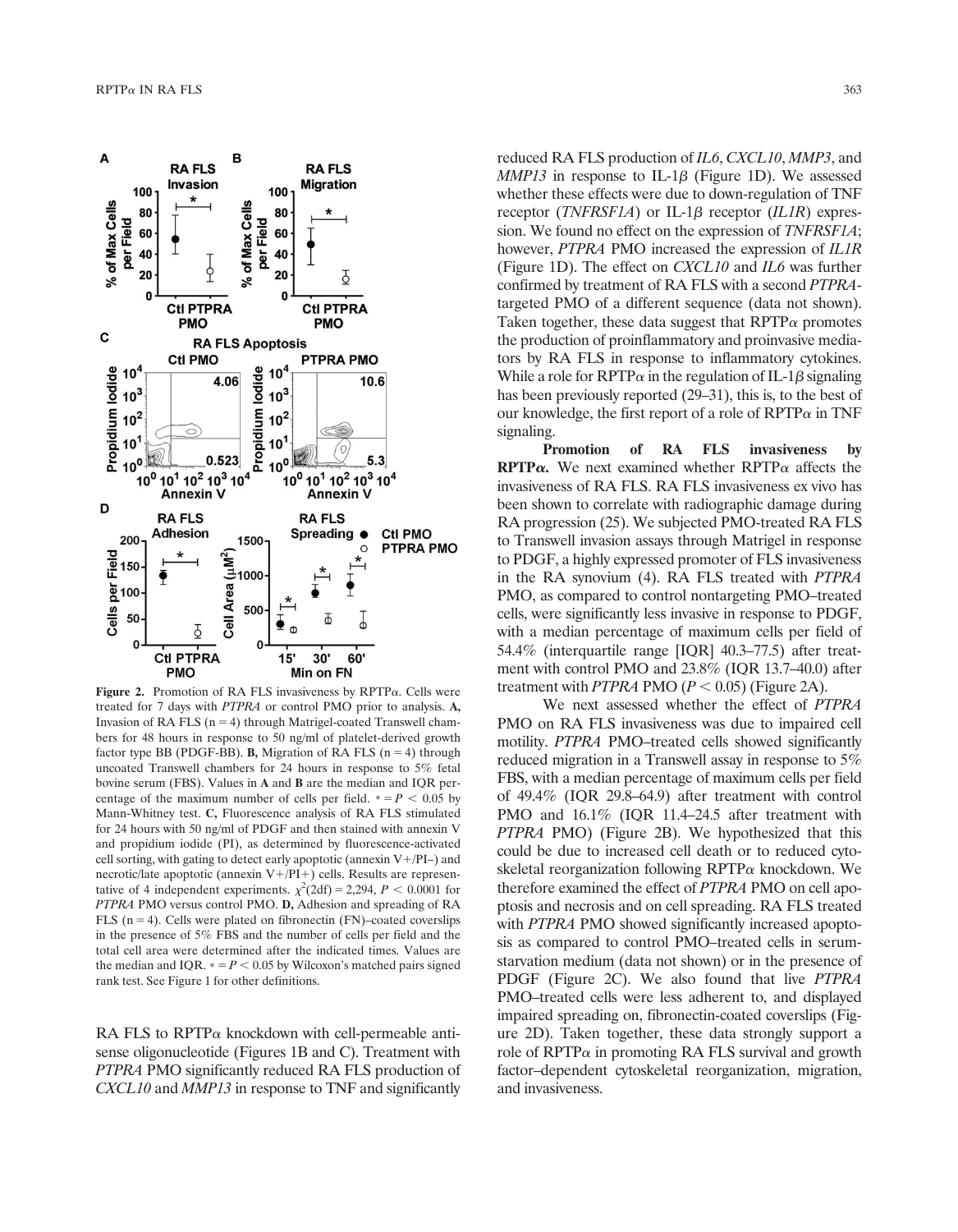364 STANFORD ET AL



Figure 3. RPTP $\alpha$ -mediated promotion of RA FLS signaling downstream of Src. A, Anti- $p$ Src-Y<sup>527</sup> levels in PMO-treated RA FLS lysates, as determined by Western blotting. Results are representative of 4 independent experiments. B and C, Western blotting of lysates of PMO-treated RA FLS that were left unstimulated or were stimulated with 50 ng/ml TNF for the indicated times. Signal intensities of Western blots of TNF-activated phosphorylated JNK-T<sup>183</sup>/Y<sup>185</sup>, p38-T<sup>180</sup>/Y<sup>182</sup>, Akt-S<sup>473</sup>, and I<sub>K</sub>B $\alpha$  in cell lysates relative to GAPDH were quantified by densitometric scanning (B). Values are the mean  $\pm$  SEM of 6 cell lines.  $* = P < 0.05$  versus PTPRA PMO–treated cells, by Wilcoxon's matched pairs signed rank test. Western blots of the indicated TNF-activated phosphorylated kinases are representative of 4 independent experiments (C). D, Signal intensities of Western blots of lysates from unstimulated PMO-treated RA FLS for phosphorylated IKK $\alpha/\beta$  on Ser<sup>176/180</sup> and p65 on Ser<sup>536</sup> relative to GAPDH. Values are the mean  $\pm$ SEM of 6 cell lines. FAK = focal adhesion kinase;  $NS =$  not significant (see Figure 1 for other definitions).

 $RPTP\alpha$ -mediated promotion of RA FLS aggressiveness through control of Src and FAK activation. The inhibitory Src tyrosine residue  $(Y^{527})$  has been identified as

the physiologic substrate of RPTP $\alpha$  in multiple cell types (14,16). Dephosphorylation of Src- $Y^{527}$  enhances Src activation, leading to tyrosine phosphorylation of  $FAK-Y^{397}$  (a sub-



Figure 4. Impaired TNF- and IL-1 $\beta$ -induced gene expression and activation of JNK by focal adhesion kinase (FAK) inhibition in RA FLS. A, Expression of mRNA for CXCL10, IL6, and MMP13 in RA FLS stimulated for 24 hours with TNF (50 ng/ml) or IL-1 $\beta$  (2 ng/ml) in the presence or absence of DMSO or the indicated concentrations of the FAK inhibitor PF573228 or the Akt inhibitor MK2206, as determined by qPCR. Values are the mean  $\pm$  SEM of 4 cell lines.  $\ast = P < 0.05$  versus DMSO-treated cells, by Mann-Whitney test. B, Western blots of RA FLS for phosphorylated JNK-T<sup>183</sup>/Y<sup>185</sup>, p38-T<sup>180</sup>/Y<sup>182</sup>, and FAK-Y<sup>397</sup> in cell lysates relative to GAPDH. Cells were stimulated for 30 minutes with TNF (50 ng/ml) or IL-1 $\beta$  (2 ng/ml) in the presence or absence of DMSO or the FAK inhibitor PF573228. Results are representative of 4 independent experiments. See Figure 1 for other definitions.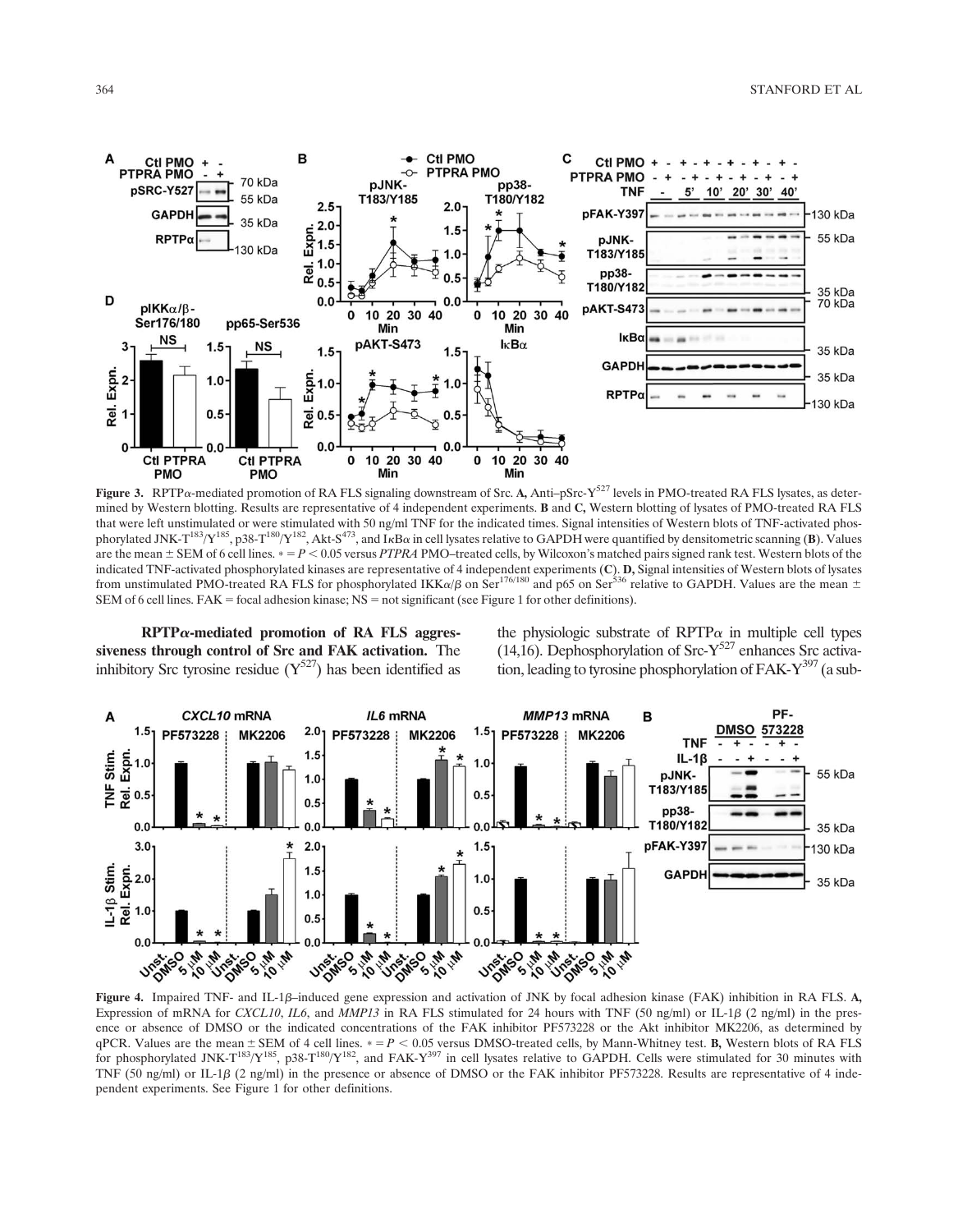

Figure 5. Resistance of RPTP $\alpha$ -knockout (KO) mice to K/BxN serum-transfer arthritis. Wild-type (WT) and  $RPTP\alpha$ -KO littermate mice were administered 200  $\mu$ l of K/BxN serum at 8 weeks of age. A, Ankle thickness was measured every 2 days. Values are the mean- $\pm$  SEM of 16 WT and 17 KO mice.  $\ast = P < 0.05$  by two-way analysis of variance. B, Luminescence of wrist and ankle joints was measured 7 days following serum transfer in mice injected with an intravital inflammation probe. Values are the mean  $\pm$  SEM luminescence (Lum.) counts per joint in 3 mice per group.  $* = P < 0.05$  by Wilcoxon's matched pairs signed rank test. C, Histologic analysis of ankles stained with hematoxylin and eosin (H&E) or Safranin O was performed at the end of the disease course. Histologic scores of bone and cartilage erosions are shown at the left. Values are the mean- $\pm$  SEM of 16 WT and 17 KO mice.  $\ast$  =  $P$  < 0.05 by Wilcoxon's matched pairs signed rank test. Representative images of H&Estained and Safranin O–stained joint sections are shown at the right. Yellow arrows indicate regions of inflammatory infiltrate. Black arrows indicate regions of cartilage erosion. Original magnification  $\times$  10.

strate of Src [7]) and other Src substrates. In RA FLS, phospho–Src- $Y^{527}$  was found to be constitutive and not induced by TNF or IL-1 $\beta$  stimulation (data not shown). We hypothesized that  $RPTP\alpha$  dephosphorylates phospho–Src- $Y^{527}$  in RA FLS, so we assessed whether  $RPTP\alpha$  knockdown in RA FLS influences basal Src-Y<sup>527</sup> phosphorylation levels. We found that  $RPTP\alpha$  knockdown increased the phosphorylation of  $\text{Src-}Y^{527}$  in resting RA FLS (Figure 3A).

Next, we assessed whether  $RPTP\alpha$  knockdown affected signaling downstream of Src in RA FLS. We found that  $FAK-Y^{397}$  was constitutively phosphorylated in RA FLS. Phospho–FAK-Y<sup>397</sup> was unaffected by TNF and IL-1 $\beta$  stimulation, and its phosphorylation was reduced by RPTP<sup>a</sup> knockdown (Figure 3C). As FAK promotes the activation of MAPKs (7) and is critical for JNK activation in RA FLS (32), we examined whether RPTP $\alpha$ knockdown affected TNF- and IL-1 $\beta$ –induced activation of the JNK and p38 MAPKs. We found that  $RPTP\alpha$  knockdown impaired TNF- and IL-1 $\beta$ -stimulated phosphorylation of the activation motif of JNK- $T^{183}/Y^{185}$  as well as  $p38-T^{180}/Y^{182}$  (Figures 3B and C and data not shown).

We also examined whether  $RPTP\alpha$  promoted activation of the Akt and  $NF-\kappa B$  signaling pathways, which are activated by inflammatory cytokine stimulation in RA FLS (4). As shown in Figures 3B and C, PTPRA PMO treatment reduced TNF- and IL-1 $\beta$ – stimulated phosphorylation of Akt- $S^{473}$ . Interestingly, PTPRA PMO treatment caused a modest decrease in the levels of  $I_{\kappa}B_{\alpha}$  protein in resting RA FLS. Stimulation of cells with TNF or IL-1 $\beta$ , however, caused degradation of  $I_{\kappa}B_{\alpha}$  protein in both control and *PTPRA* PMO–treated cells, and by 10 minutes poststimulation, the levels of  $I_{\kappa}B_{\alpha}$  were similar between control and PTPRA PMO–treated cells (Figures 3B and C and data not shown). The trend toward decreased basal levels of  $I_{\kappa}$ B $\alpha$  in *PTPRA* PMO–treated cells was not accompanied by increased basal activation of the  $NF-\kappa B$  pathway, but rather, we found a nonsignificant trend toward decreased basal phosphorylation of IKK $\alpha/\beta$  on Ser<sup>176</sup>/  $\text{Ser}^{180}$  and NF- $\kappa$ B subunit p65 on  $\text{Ser}^{536}$  (Figure 3D). Additionally, we found that proteolytic processing of NF- $\kappa$ B subunits p100 and p105, as assessed by the ratio of p52 to p100 or p50 to p105, respectively, under basal conditions was unaffected by PTPRA knockdown (data not shown).

Pharmacologic inhibitors were then used to test whether FAK and Akt play essential roles in RA FLS induction of gene expression in response to TNF and IL-1 $\beta$ . Similar to the effect of RPTP $\alpha$  knockdown (Figure 1D), treatment of RA FLS with the FAK inhibitor PF573228 led to significantly decreased TNF- and IL-1 $\beta$ – induced production of CXCL10, IL6, and MMP13 (Figure 4A). In contrast, treatment with the Akt inhibitor MK2206 did not dampen the expression of any these genes, but rather, it increased the expression of  $IL6$  and IL-1 $\beta$ –induced expression of *CXCL10* (Figure 4A).

The effects of the FAK inhibitor PF573228 on RA FLS signaling were further examined, and we confirmed that treatment of RA FLS with PF573228 does not cause the death of RA FLS at the concentrations used in these experiments (data not shown). We found that treatment of RA FLS with PF573228 impaired FAK-Y<sup>397</sup> phosphorylation and TNF- and IL-1 $\beta$ induced phosphorylation of JNK- $T^{183}/Y^{185}$  (Figure 4B) but had no effect on  $p38-T^{180}/Y^{182}$  phosphorylation.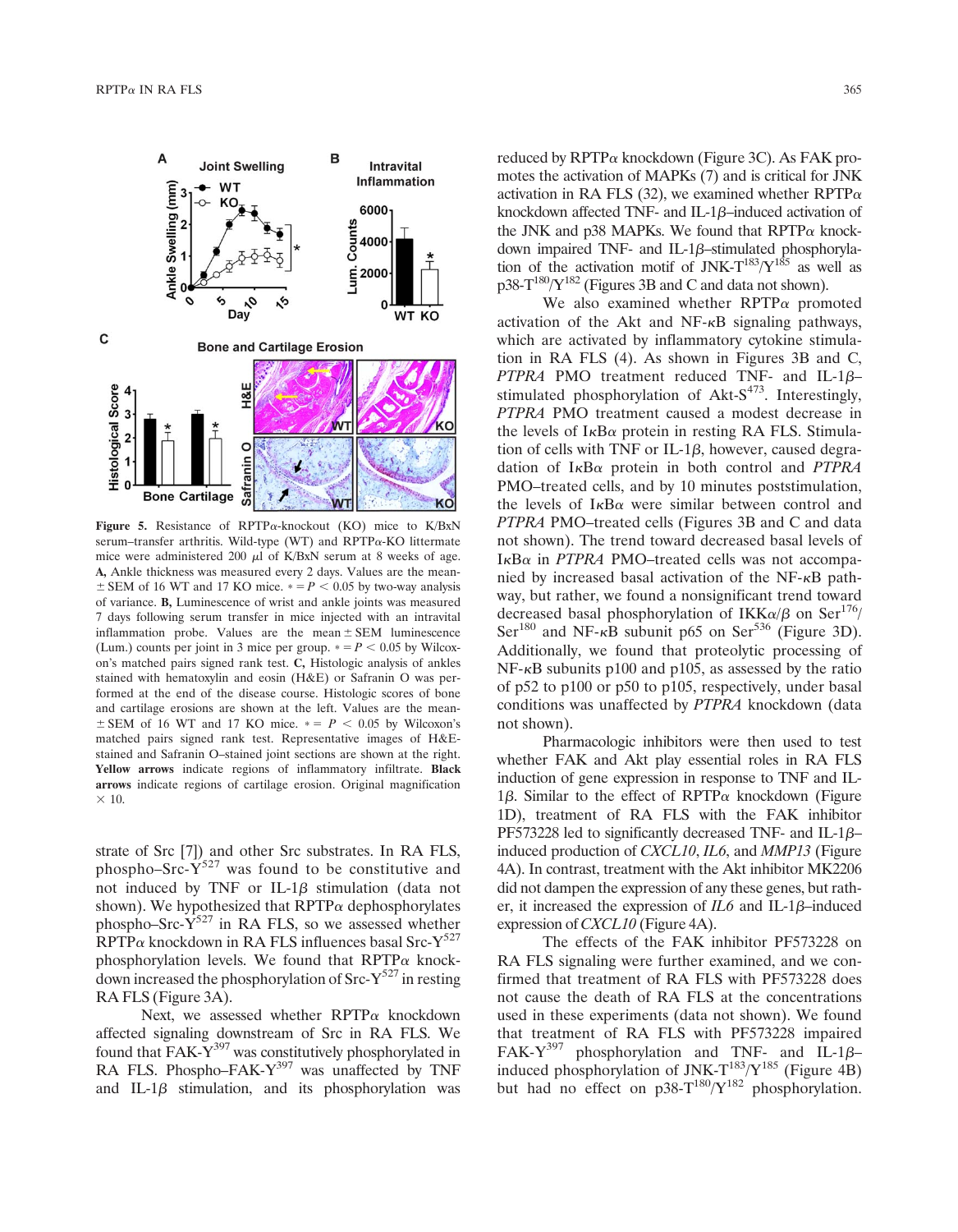A

**Joint Swelling Joint Swelling WT Donors WT Recipients** (mm)<br>Ankle Swelling (mm)<br>Ankle Swelling (mm)  $\mathsf{m}\mathsf{m}$ **KO Donors** ᡐ  $2.5$  $\circ$ **KO Recipients**  $= 2.0$ <br>  $= 1.5$ <br>  $= 1.0$ <br>  $= 0.5$ <br>  $= 0.0$  $2.0$  $Day$ ৻ঌ  $Day^{\circ}$ ৻ঌ C Ankle **Extravasation**  $3\times 10$ **NS**  $\frac{2^{3 \times 10^{3}}}{5^{2 \times 10^{3}}}$ <br> $\frac{5}{5}$  1×10  $\mathbf 0$ **WT KO** mRNA Expression in Arthritic Joints D Cxc110 **//6** Mmp3  $1.5$  $1.5$  $1.5$ Expri<br>
Rej 0.5  $1.0$  $1.0$  $0.5$  $0.5$  $0.0$  $0.0$  $0.0$ **Tnf**  $II1b$  $1.5$  $1.5$ **WT**  $\blacksquare$ ⊐ KO NS **NS** Expn.  $1.0$  $1.0$  $\vec{e}$  0.5  $0.5$ 

B

Figure 6. Dependence of arthritis protection upon radioresistant cells in  $RPTP\alpha$ -knockout (KO) mice. A and **B**, Ankle thickness in donor and recipient mice was measured every 2 days. Mice were lethally irradiated and administered bone marrow from donor mice, and 10–11 weeks following irradiation, arthritis was induced in recipient mice by administration of K/BxN serum. Results are shown for male wild-type (WT) congenic CD45.1 mice administered bone marrow cells from WT  $(n = 19)$  or RPTP $\alpha$ -KO  $(n = 18)$  CD45.2 donor mice (A) and for male WT (n = 11) or RPTP $\alpha$ -KO (n = 11) mice administered bone marrow cells from WT congenic CD45.1 mice (B). Values are the mean  $\pm$  SEM.  $* = P < 0.05$  by two-way analysis of variance. C, Extravasation of fluorescent dye into the ankle joint was measured. WT ( $n = 5$ ) and RPTP $\alpha$ -KO  $(n = 3)$  littermate mice were administered AngioSense 680 dye, followed by administration of K/BxN serum, and fluorescence in the ankle joint was determined after 60 minutes. Values are the median and interquartile range (IQR). D, Relative (Rel.) expression (Expn.) of mRNA for Cxcl10, Il6, Mmp3, Tnf, and Il1b. WT (n = 7) and RPTP $\alpha$ -KO (n = 7) mice were administered K/BxN serum, and after 8 days, the ankle joints were harvested and homogenized, and mRNA expression was analyzed by quantitative polymerase chain reaction. Values are the median and IQR.  $* = P$  $< 0.05$  by Mann-Whitney test. NS = not significant.

 $0.0$ 

 $0.0$ 

These findings strongly suggest that  $RPTP\alpha$  promotes the TNF- and IL-1 $\beta$ –stimulated production of CXCL10, IL-6, and MMP-13 through a Src/FAK/JNK signaling pathway. RPTP $\alpha$  also likely promotes other signaling pathways in RA FLS, such as the Akt and p38 pathways, that are independent of FAK. Taken together, these data suggest a model whereby  $RPTP\alpha$  mediates RA FLS aggressiveness by promoting the constitutive activation of Src and FAK, leading to enhanced FLS survival, increased production of critical mediators of arthritis in response to TNF and IL-1 $\beta$ , and promotion of motility and invasiveness in response to PDGF.

Resistance of RPTP $\alpha$ -KO mice to K/BxN passivetransfer arthritis through an effect on radioresistant cells. Having determined that  $RPTP\alpha$  regulates the aggressive behavior of FLS ex vivo, we wanted to determine whether  $RPTP\alpha$  mediates the pathogenic behavior of FLS in RA. We subjected WT and RPTP $\alpha$ -KO mice to the FLS-dependent K/BxN serum–transfer model of inflammatory arthritis and followed the disease course for 2 weeks. RPTP $\alpha$ -KO mice displayed significantly decreased arthritis severity, as assessed by measurements of ankle swelling (Figure 5A), joint inflammation (using an intravital probe) (Figure 5B), and bone and cartilage erosions (Figure 5C). RPTP $\alpha$ -KO does not cause a bone phenotype per se (33), suggesting that  $RPTP\alpha$  promotes K/BxN serum–induced bone erosion through an effect on inflammation.

In the K/BxN serum–transfer model, disease development depends primarily upon the actions of innate immune cells and FLS (34–36). To determine whether disease protection in the RPTP $\alpha$ -KO mouse is due to recruited myeloid cells or radioresistant cells, such as FLS, we performed reciprocal bone marrow transplantation. WT recipient mice showed no difference in arthritis severity after transplantation with bone marrow from WT or  $RPTP\alpha$ -KO donor mice (Figure 6A). However,  $RPTP\alpha$ -KO recipient mice still showed significantly reduced severity of arthritis as compared to WT mice after transplantation with bone marrow from WT mice (Figure 6B). These data suggest that arthritis in this model is promoted by Ptpra through an effect on radioresistant cells.

To rule out effects of  $RPTP\alpha$  on radioresistant cell types that control vascular permeability, we examined whether  $RPTP\alpha$ -KO reduced acute K/BxN serum– induced extravasation to the ankles. We found no effect of  $RPTP\alpha$ -KO using an intravital tracer (Figure 6C). Finally, upon examination of the expression of pathogenic mediators of disease in arthritic ankle homogenates, we found that  $RPTP\alpha$ -KO mice exhibited significantly reduced expression of several genes produced by FLS during arthritis, including Il6 and Mmp3, two important mediators of joint destruction in RA  $(4,37)$ , as well as *Cxcl10*, a critical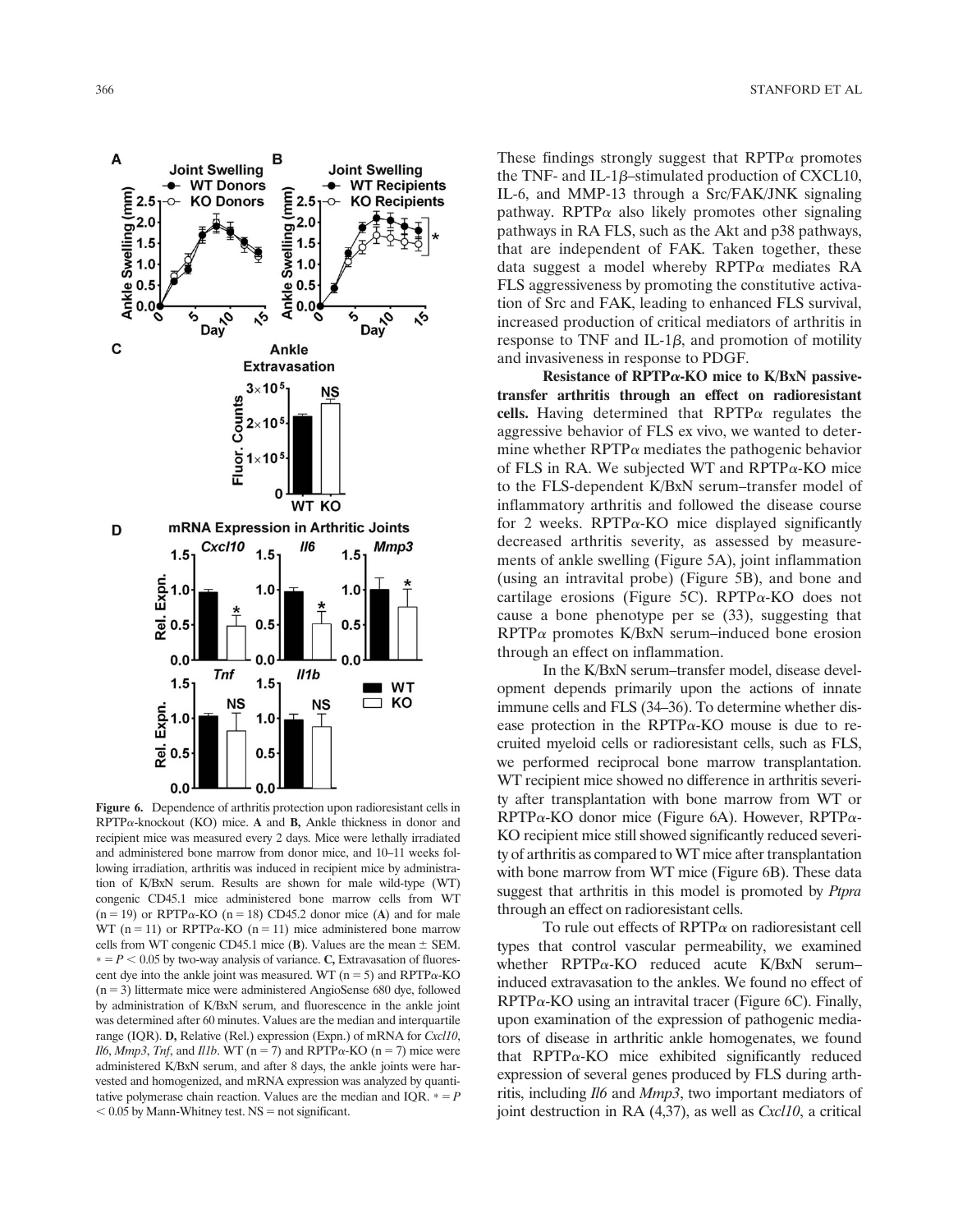pathogenic factor in mouse and human RA (38,39) (Figure  $6D$ ). RPTP $\alpha$ -KO mice also exhibited slightly reduced expression of Tnf and Il1b, inflammatory cytokines produced by immune cells that drive disease in the K/BxN model (Figure 6D). This is likely to be a secondary phenomenon due to decreased inflammatory infiltrate in the RPTPa-KO joint.

#### DISCUSSION

We report herein the first characterization of the role of RPTP $\alpha$  in FLS and in RA. RPTP $\alpha$  is expressed in the primary rheumatoid synovium and in cultured FLS. Knockdown of  $RPTP\alpha$  expression impaired RA FLS induction of proinflammatory and proinvasive factors in response to TNF or IL-1 $\beta$  stimulation. Additionally, RPTP $\alpha$  knockdown reduced RA FLS invasiveness in response to PDGF, which is attributed to a combination of decreased survival, cytoskeletal reorganization, and motility. Our assessment of whether RPTP $\alpha$  mediates arthritis severity in the K/BxN mouse model, where FLS are critical to disease development (35), showed that *Ptpra* inactivation significantly reduced arthritis development. Reciprocal bone marrow transplantation revealed this to be due to radioresistant cells.

The decreased invasiveness, motility, and survival of RA FLS subjected to  $RPTP\alpha$  knockdown is consistent with previous reports on the regulation of the Src/FAK pathway by RPTP $\alpha$  in other fibroblasts (14,16). Consistent with these reports, we observed that in resting RA FLS, loss of RPTP $\alpha$  increased the phosphorylation of Src- $Y^{527}$  and impaired the phosphorylation of FAK- $Y^{397}$ . Our investigation of the RPTP $\alpha$ -regulated pathways downstream of TNF and IL-1 $\beta$  showed that RPTP $\alpha$ knockdown reduced JNK, p38, and Akt phosphorylation after TNF and IL-1 $\beta$  stimulation. Through the use of chemical inhibitors, we identified the FAK/JNK pathway as being responsible for the effect of  $RPTP\alpha$  on the expression of CXCL10, IL6, and MMP13 after TNF and IL-1 $\beta$  stimulation. The observed increase in IL6 expression after RA FLS treatment with the Akt inhibitor is interesting, given that this compound has been shown to attenuate RA FLS migration and invasiveness (40). The effect on IL-6 suggests that the Akt pathway can have differential effects on FLS aggressive phenotypes. The effect of RPTP $\alpha$  on Akt and p38 signaling warrants further future investigation.

The findings of our experiments strongly suggest that FLS at least partly mediate the reduced arthritis severity in RPTP $\alpha$ -KO mice. We can reasonably rule out the possibility that RPTP $\alpha$  promotes inflammation mediated by neutrophils, macrophages, or platelets, 3 radiosensitive

cell types that contribute to pathogenicity in the K/BxN model (41–43). An effect on endothelial cells also is unlikely, since in our experiments,  $RPTP\alpha$  did not affect K/BxN serum–induced vascular permeability. Mast cells are relatively radioresistant and play a controversial role in the K/BxN model (44); however,  $RPTP\alpha$ -KO mice displayed increased IgE-dependent anaphylaxis, suggesting that RPTP KO does not suppress mast cell function (45). Since disease pathogenesis in the passive K/BxN model is lymphocyte-independent (36), this model has not allowed us to examine whether  $RPTP\alpha$  plays a role in lymphocytemediated RA pathogenesis. However, peripheral T cell activation and proliferation were shown to be unaffected by RPTP KO  $(46)$ . Since phospho-Src-Y<sup>527</sup> is also targeted by the highly expressed PTP CD45, which is present only in hematopoietic cells, it is likely that redundancy between  $RPTP\alpha$  and CD45 renders  $RPTP\alpha$  less critical in adaptive immune cell signaling. Indeed, CD45 was reported to display much higher activity than  $RPTP\alpha$  in T cells (47).

It was recently reported that Fak inactivation reduced FLS migration and invasiveness; however, global knockout of Fak did not affect disease severity in a TNFinduced mouse model of arthritis (48). A possible explanation for the difference in arthritis phenotypes between  $RPTP\alpha$ -KO and FAK-KO mice could be that inactivation of Fak has opposing effects in FLS versus other arthritisrelevant cell types, such as immune cells. Thus, we speculate that  $RPTP\alpha$ -KO mice do not phenocopy FAK-KO mice because  $RPTP\alpha$ -KO affects FAK signaling only in nonimmunologic cell types.

The findings of this study suggest that inhibiting  $RPTP\alpha$  may be therapeutically beneficial in RA. The recent report that  $RPTP\alpha$ -KO mice are protected from fibrosis in a systemic sclerosis model (20) indicates that  $RPTP\alpha$  could be an attractive target for combating other autoimmune diseases. Since these studies involved global Ptpra inactivation from the embryonic stage, determining whether acute deletion or pharmacologic inhibition of Ptpra in adult mice reverses established disease will be helpful in assessing whether  $RPTP\alpha$  holds value as a therapeutic target. Additionally, since  $RPTP\alpha$  promotes growth of transformed cells, it is also considered a potential drug target for cancer (49,50). Taken together, these findings suggest that exploration of the therapeutic potential of RPTP $\alpha$  is warranted.

### ACKNOWLEDGMENTS

The authors are grateful to the CTRI Biorepository at UCSD for the FLS lines, to Dr. Catherine Pallen for critical review of the data, to Dr. Karen Doody for histologic scoring of slides, and to Jay Sharma for data collection.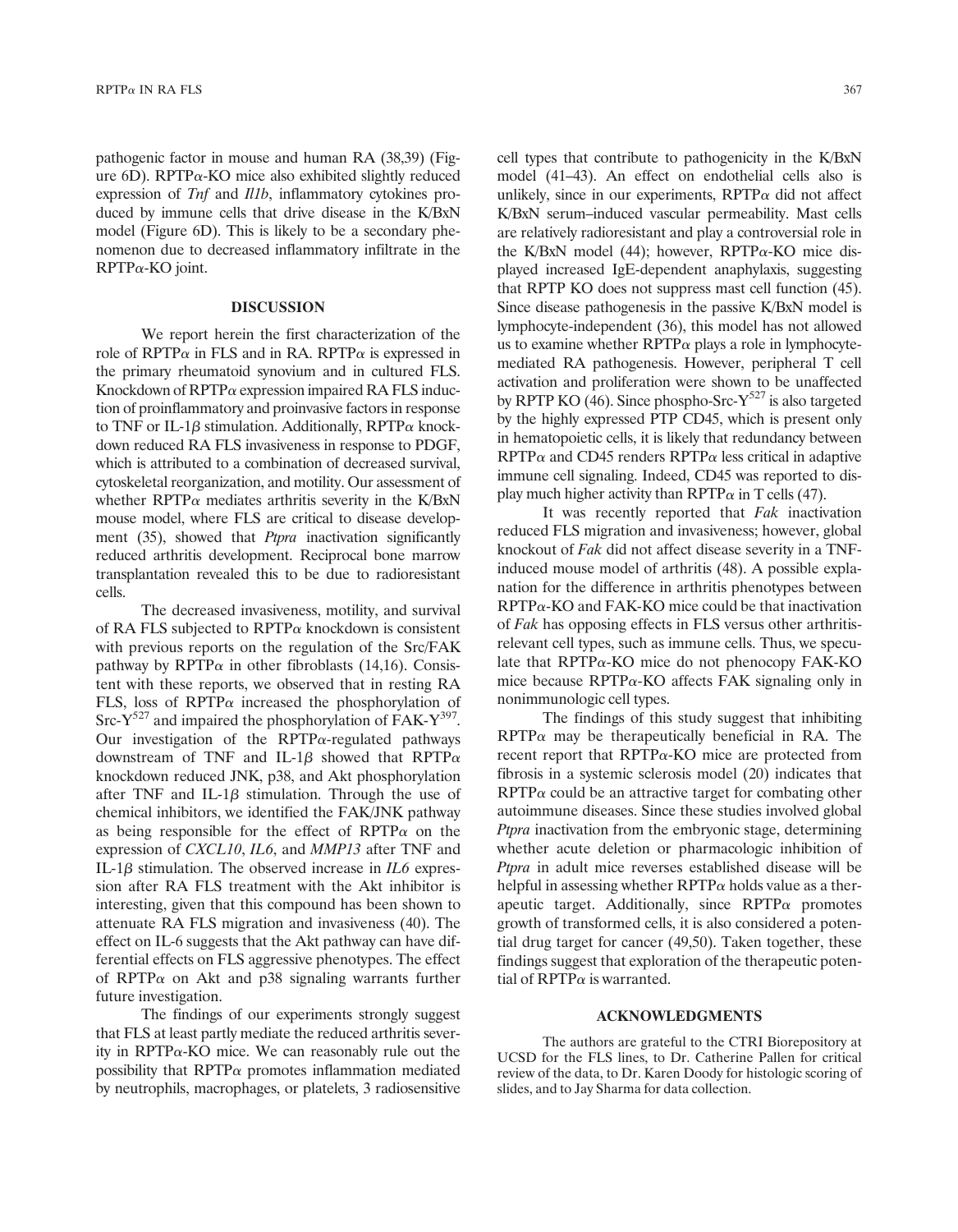#### AUTHOR CONTRIBUTIONS

All authors were involved in drafting the article or revising it critically for important intellectual content, and all authors approved the final version to be published. Dr. Bottini had full access to all of the data in the study and takes responsibility for the integrity of the data and the accuracy of the data analysis.

Study conception and design. Stanford, Sacchetti, Pilo, Wu, Kiosses, Corr, Firestein, Bottini.

Acquisition of data. Stanford, Svensson, Sacchetti, Pilo, Wu, Kiosses, Hellvard, Bergum, Muench, Elly, Liu, Hertog, Elson, Sap, Mydel, Boyle. Analysis and interpretation of data. Stanford, Svensson, Sacchetti,

Pilo, Wu, Kiosses, Muench, Bottini.

#### REFERENCES

- 1. Ospelt C, Neidhart M, Gay RE, Gay S. Synovial activation in rheumatoid arthritis. Front Biosci 2004;9:2323–34.
- 2. Lefevre S, Knedla A, Tennie C, Kampmann A, Wunrau C, Dinser R, et al. Synovial fibroblasts spread rheumatoid arthritis to unaffected joints. Nat Med 2009;15:1414–20.
- 3. Neumann E, Lefevre S, Zimmermann B, Gay S, Muller-Ladner U. Rheumatoid arthritis progression mediated by activated synovial fibroblasts. Trends Mol Med 2010;16:458–68.
- 4. Bottini N, Firestein GS. Duality of fibroblast-like synoviocytes in RA: passive responders and imprinted aggressors. Nat Rev Rheumatol 2013;9:24–33.
- 5. Noss EH, Brenner MB. The role and therapeutic implications of fibroblast-like synoviocytes in inflammation and cartilage erosion in rheumatoid arthritis. Immunol Rev 2008;223:252–70.
- 6. Niedermeier M, Pap T, Korb A. Therapeutic opportunities in fibroblasts in inflammatory arthritis. Best Pract Res Clin Rheumatol 2010;24:527–40.
- 7. Mitra SK, Hanson DA, Schlaepfer DD. Focal adhesion kinase: in command and control of cell motility. Nat Rev Mol Cell Biol 2005;6: 56–68.
- 8. Hanks SK, Ryzhova L, Shin NY, Brabek J. Focal adhesion kinase signaling activities and their implications in the control of cell survival and motility. Front Biosci 2003;8:d982–96.
- 9. Shahrara S, Castro-Rueda HP, Haines GK, Koch AE. Differential expression of the FAK family kinases in rheumatoid arthritis and osteoarthritis synovial tissues. Arthritis Res Ther 2007;9:R112.
- 10. Nakano K, Whitaker JW, Boyle DL, Wang W, Firestein GS. DNA methylome signature in rheumatoid arthritis. Ann Rheum Dis 2013;72:110–7.
- 11. Stanford SM, Maestre MF, Campbell AM, Bartok B, Kiosses WB, Boyle DL, et al. Protein tyrosine phosphatase expression profile of rheumatoid arthritis fibroblast-like synoviocytes: a novel role of SH2 domain–containing phosphatase 2 as a modulator of invasion and survival. Arthritis Rheum 2013;65:1171–80.
- 12. Zeng L, Si X, Yu WP, Le HT, Ng KP, Teng RM, et al. PTP  $\alpha$  regulates integrin-stimulated FAK autophosphorylation and cytoskeletal rearrangement in cell spreading and migration. J Cell Biol 2003;160:137–46.
- 13. Cheng SY, Sun G, Schlaepfer DD, Pallen CJ. Grb2 promotes integrin-induced focal adhesion kinase (FAK) autophosphorylation and directs the phosphorylation of protein tyrosine phosphatase  $\alpha$ by the Src-FAK kinase complex. Mol Cell Biol 2014;34:348–61.
- 14. Su J, Muranjan M, Sap J. Receptor protein tyrosine phosphatase  $\alpha$  activates Src-family kinases and controls integrin-mediated responses in fibroblasts. Curr Biol 1999;9:505–11.
- 15. Sap J, D'Eustachio P, Givol D, Schlessinger J. Cloning and expression of a widely expressed receptor tyrosine phosphatase. Proc Natl Acad Sci U S A 1990;87:6112–6.
- 16. Pallen CJ. Protein tyrosine phosphatase alpha ( $PTP\alpha$ ): a Src family kinase activator and mediator of multiple biological effects. Curr Top Med Chem 2003;3:821–35.
- 17. Zheng XM, Wang Y, Pallen CJ. Cell transformation and activation of pp60c-src by overexpression of a protein tyrosine phosphatase. Nature 1992;359:336–9.
- 18. Den Hertog J, Pals CE, Peppelenbosch MP, Tertoolen LG, de Laat SW, Kruijer W. Receptor protein tyrosine phosphatase  $\alpha$  activates pp60c-src and is involved in neuronal differentiation. EMBO J 1993;12:3789–98.
- 19. Ponniah S, Wang DZ, Lim KL, Pallen CJ. Targeted disruption of the tyrosine phosphatase  $PTP\alpha$  leads to constitutive downregulation of the kinases Src and Fyn. Curr Biol 1999;9:535–8.
- 20. Aschner Y, Khalifah AP, Briones N, Yamashita C, Dolgonos L, Young SK, et al. Protein tyrosine phosphatase  $\alpha$  mediates profibrotic signaling in lung fibroblasts through TGF- $\beta$  responsiveness. Am J Pathol 2014;184:1489–502.
- 21. Alvaro-Gracia JM, Zvaifler NJ, Brown CB, Kaushansky K, Firestein GS. Cytokines in chronic inflammatory arthritis. VI. Analysis of the synovial cells involved in granulocyte-macrophage colony-stimulating factor production and gene expression in rheumatoid arthritis and its regulation by IL-1 and tumor necrosis factor- $\alpha$ . J Immunol 1991;146: 3365–71.
- 22. Arnett FC, Edworthy SM, Bloch DA, McShane DJ, Fries JF, Cooper NS, et al. The American Rheumatism Association 1987 revised criteria for the classification of rheumatoid arthritis. Arthritis Rheum 1988;31:315–24.
- 23. Radonic A, Thulke S, Mackay IM, Landt O, Siegert W, Nitsche A. Guideline to reference gene selection for quantitative realtime PCR. Biochem Biophys Res Commun 2004;313:856–62.
- 24. Laragione T, Brenner M, Mello A, Symons M, Gulko PS. The arthritis severity locus Cia5d is a novel genetic regulator of the invasive properties of synovial fibroblasts. Arthritis Rheum 2008; 58:2296–306.
- 25. Tolboom TC, van der Helm-Van Mil AH, Nelissen RG, Breedveld FC, Toes RE, Huizinga TW. Invasiveness of fibroblast-like synoviocytes is an individual patient characteristic associated with the rate of joint destruction in patients with rheumatoid arthritis. Arthritis Rheum 2005;52:1999–2002.
- 26. Bodrikov V, Leshchyns'ka I, Sytnyk V, Overvoorde J, den Hertog J, Schachner M. RPTP $\alpha$  is essential for NCAM-mediated p59<sup>fyn</sup> activation and neurite elongation. J Cell Biol 2005;168:127–39.
- 27. Monach PA, Mathis D, Benoist C. The K/BxN arthritis model. Curr Protoc Immunol 2008;15:15.22.
- 28. Guma M, Ronacher L, Liu-Bryan R, Takai S, Karin M, Corr M. Caspase 1–independent activation of interleukin-1 $\beta$  in neutrophilpredominant inflammation. Arthritis Rheum 2009;60:3642–50.
- 29. Wang Q, Rajshankar D, Branch DR, Siminovitch KA, Herrera Abreu MT, Downey GP, et al. Protein-tyrosine phosphatase- $\alpha$  and Src functionally link focal adhesions to the endoplasmic reticulum to mediate interleukin-1-induced Ca2+ signaling. J Biol Chem 2009; 284:20763–72.
- 30. Wang Q, Rajshankar D, Laschinger C, Talior-Volodarsky I, Wang Y, Downey GP, et al. Importance of protein-tyrosine phosphatase- $\alpha$  catalytic domains for interactions with SHP-2 and interleukin-1-induced matrix metalloproteinase-3 expression. J Biol Chem 2010;285:22308–17.
- 31. Rajshankar D, Sima C, Wang Q, Goldberg SR, Kazembe M, Wang Y, et al. Role of PTP $\alpha$  in the destruction of periodontal connective tissues. PLoS One 2013;8:e70659.
- 32. Stanford SM, Aleman Muench GR, Bartok B, Sacchetti C, Kiosses WB, Sharma J, et al. TGF $\beta$  responsive tyrosine phosphatase promotes rheumatoid synovial fibroblast invasiveness. Ann Rheum Dis 2014. E-pub ahead of print.
- 33. Finkelshtein E, Lotinun S, Levy-Apter E, Arman E, den Hertog J, Baron R, et al. Protein tyrosine phosphatases  $\epsilon$  and  $\alpha$  perform nonredundant roles in osteoclasts. Mol Biol Cell 2014;25:1808–18.
- 34. Ji H, Ohmura K, Mahmood U, Lee DM, Hofhuis FM, Boackle SA, et al. Arthritis critically dependent on innate immune system players. Immunity 2002;16:157–68.
- 35. Lee DM, Kiener HP, Agarwal SK, Noss EH, Watts GF, Chisaka O, et al. Cadherin-11 in synovial lining formation and pathology in arthritis. Science 2007;315:1006–10.
- 36. Wang Y, Shaked I, Stanford SM, Zhou W, Curtsinger JM, Mikulski Z, et al. The autoimmunity-associated gene PTPN22 potentiates